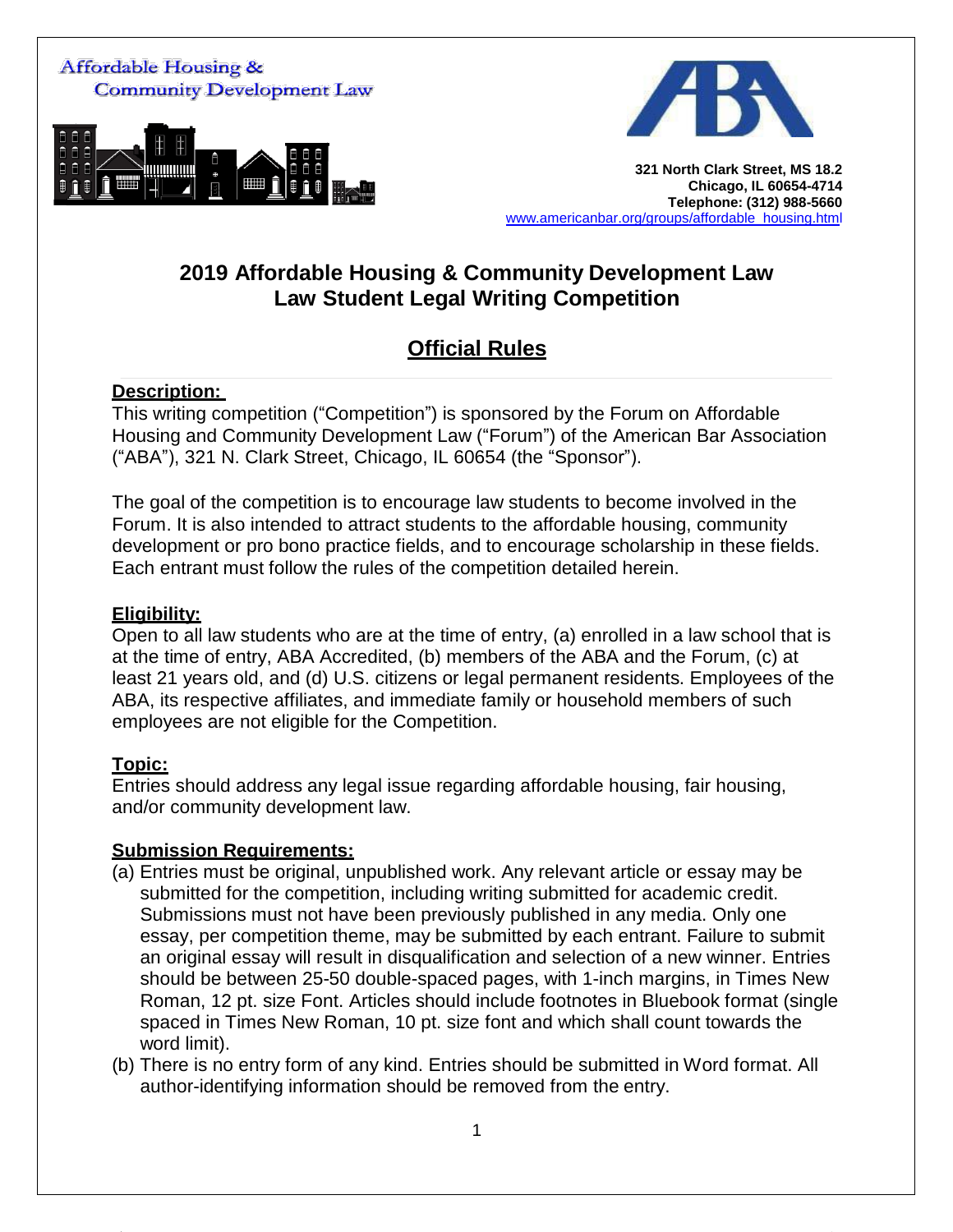- (c) A separate title page should be attached and must contain the entry's title, the student's name, law school and expected graduation year, and the student's contact information including mailing address, phone number(s), and email address.
- (d) Entries must be submitted by e-mail to the Editor-in-Chief of the Journal of Affordable Housing and Community Development Law (the "Journal"), Michael T. Iglesias, [iglesias@usfca.edu](mailto:iglesias@usfca.edu) no later than **11:59 PM Central Time, on March 8, 2019**. The Sponsor is not responsible for errors or for lost, late, or misdirected email, or telecommunication or hardware or software failures, including by reason of any bug or computer virus or other failure.

#### **Selection and Notification of Winners:**

The entries will be judged anonymously by a five (5) person committee comprised of members of the Forum. Decision of the Sponsor (including the committee judging the entries are final). Entries will be judged based on the following criteria: clarity of the topic, significance of the topic, manner in which the topic is treated, organization, quality of analysis, quality of research, authority, and citations, and quality of grammar, syntax, and form. The winning entry will be notified by email by **April 7, 2019,** 11:59 pm Central Time. The winner must acknowledge and confirm agreement to the terms and conditions of winning the competition no later than **April 29, 2019**, after which he/she forfeits the prizes and another winner may be selected.

#### **Award:**

A single winning entry, as judged by the selection committee, will be eligible to receive a prize of (a) a \$1,000 cash prize and (b) up to \$1,000 reimbursement for hotel (Mandarin Oriental Hotel) and transportation expenses (not to exceed \$500) to attend the Forum's Annual Conference occurring **May 22-24, 2019**, in Washington, D.C.\* The Sponsor may substitute a prize of equal or greater value in its sole discretion. Prizes are nontransferable and cannot be substituted by the winner. Cash equivalent for prizes is not available. Winners will be solely responsible for reporting and payment of all taxes (federal, state, local or other) on prizes, which will include the value of any accommodations and airfare. Winners will be required to complete a W-9, affidavit of eligibility, tax acknowledgment and liability release for tax purposes. All forms must be completed and returned via email to Dawn R. Holiday at [dawn.holiday@americanbar.org](mailto:dawn.holiday@americanbar.org) within 15 business days of receipt, or prizes will be considered forfeited and another winner may be named. The decision of the Sponsor, including the judging committee is final.

At the sole discretion of the Sponsor, the winning essay **may** be selected for publication in the Journal. If selected for publication, winner will be required to sign a standard publication agreement giving the ABA the right of first publication. **Please note: The Forum on Affordable Housing and Community Development Law must have the first right of publication of the selected essay.**

## **License/Grant of Rights:**

By entering, the winning entrant consents to the publication of her/his entry by the ABA, understands that such publication is not guaranteed, and grants the ABA the following rights: (1) the exclusive worldwide right of first publication of their entry in any and all ABA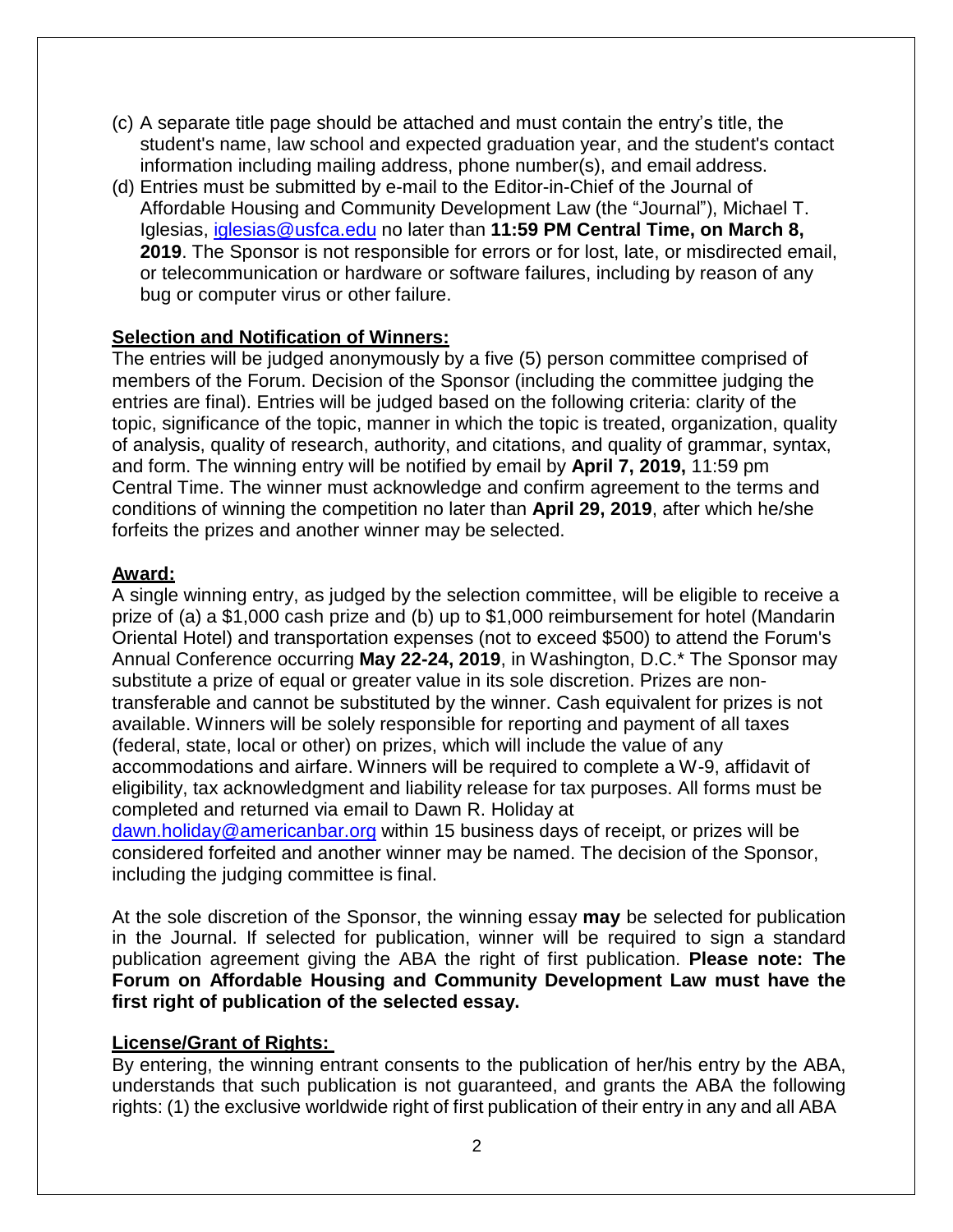media or form of communication; (2) the non-exclusive worldwide right, in ABA's sole discretion, to use, transcribe, publish reproduce, distribute, sell (as part of an ABA publication) or display the entry, alone or in conjunction with other materials; (3) the right to edit the essay to conform to the publication's standards of style, technological requirements, language, grammar and punctuation, provided the meaning of the essay is not materially altered; and (4) the non-exclusive worldwide right to use the winner's name and likeness in connection with the essay or this Competition, in each case, without further compensation. Additionally, the winning entrant must execute a separate publication agreement giving the ABA the publication rights enumerated above and the right to use the article for any other purpose related to the ABA mission. If the winner fails to sign the agreement within 30 calendar days of receipt, the prize will be considered forfeited and another winner named

#### **Entry Deadline:**

All entries must be emailed by **March 8, 2019, 11:59 pm Central**.

#### **Odds of Winning:**

Chances of winning may vary depending on the number of entries. However, Sponsor reserves the right not to award any prize if the judges determine that no entries are of sufficient quality to merit selection that year.

#### **Laws and Regulations**:

This Competition is governed by U.S. law and all relevant federal, state, and local laws and regulations apply. By entering, all participants agree that the competition shall be governed by the laws of the State of Illinois, that the courts of Illinois shall have exclusive jurisdiction, and that Cook County, Illinois shall be the venue for any dispute or litigation relating to or arising from the competition. **Void where prohibited by law**.

## **Conditions of Participation:**

By participating, each entrant agrees to these Official Rules and the decisions of the Sponsor and releases and discharges the Sponsor, including but not limited to the ABA, subsidiary and affiliated entities, and each of their respective officers, directors, members, employees, independent contractors, agents, representatives, successors and assigns (collectively "Released Parties") from any and all liability whatsoever in connection with this Competition, including without limitation legal claims, costs, injuries, losses or damages, demands or actions of any kind (including without limitation personal injuries, death, damage to, loss or destruction of property, rights of publicity or privacy, defamation, or portrayal in a false light) (collectively "Claims"). Except where prohibited, acceptance of a prize constitutes a release by any winner of the Released Parties of any and all Claims in connection with the administration of this promotion and the use, misuse or possession of any prize. All entries submitted to the ABA become the property of the ABA and will not be returned; however, entrants who do not win firstplace may submit their entries for publication elsewhere. Entrants must not submit their articles for publication elsewhere prior to **December 10, 2018**. All expenses involved in preparing and submitting an entry are the sole responsibility of the entrant.